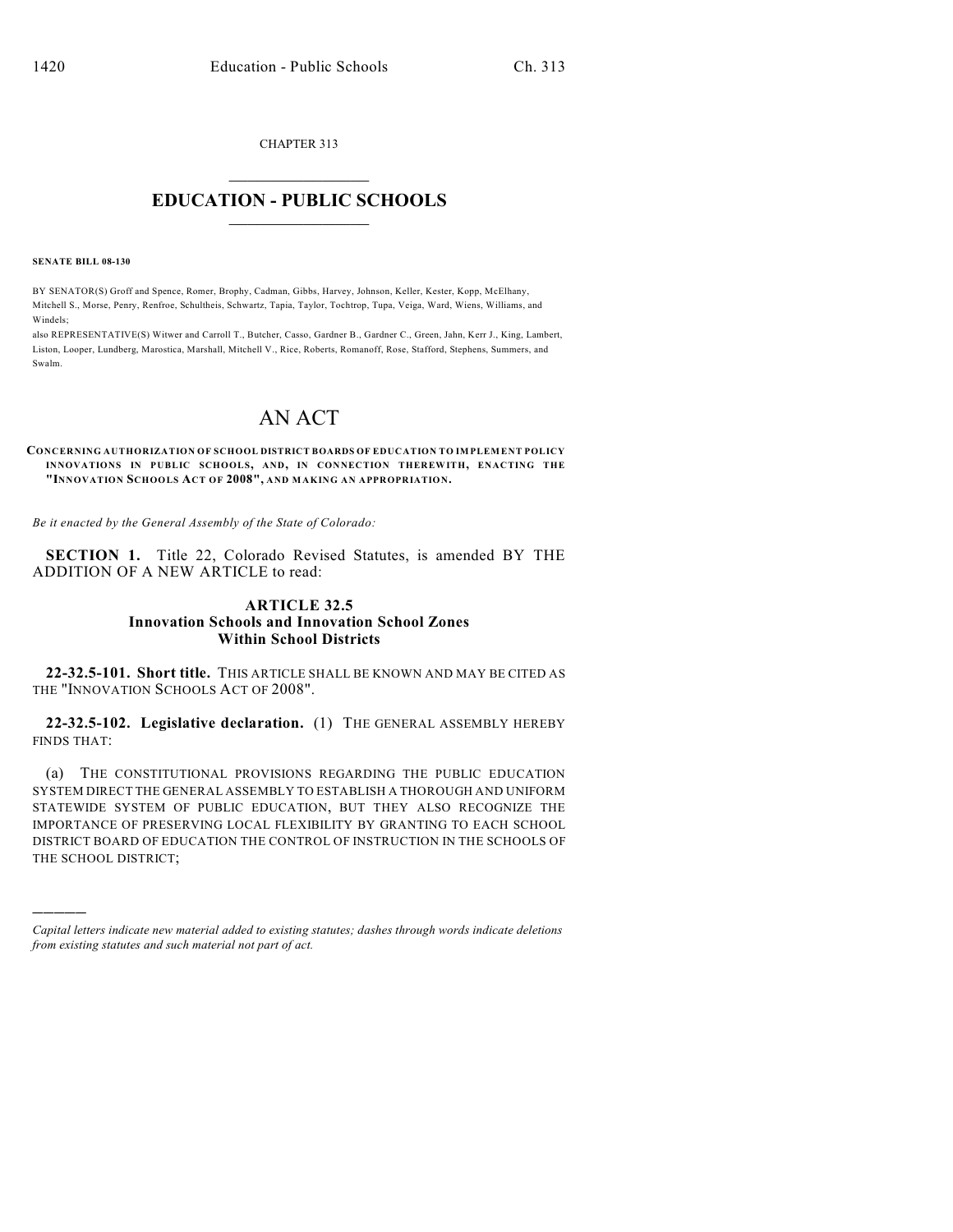(b) THE CONSTITUTION'S REQUIREMENT THAT EACH SCHOOL DISTRICT BOARD OF EDUCATION IS RESPONSIBLE FOR CONTROLLING THE INSTRUCTION IN ITS SCHOOLS IS BASED ON THE BELIEF THAT THE DELIVERY OF EDUCATIONAL SERVICES MUST BE TAILORED TO THE SPECIFIC POPULATION OF STUDENTS THEY ARE INTENDED TO SERVE AND THAT THE PARENTS OF THOSE STUDENTS SHOULD HAVE GREAT OPPORTUNITY FOR INPUT REGARDING THE EDUCATIONAL SERVICES THEIR CHILDREN RECEIVE;

(c) IN TAILORING THE DELIVERY OF EDUCATIONAL SERVICES, IT IS ALSO IMPORTANT THAT THE PERSONS DELIVERING THOSE SERVICES, THE PRINCIPAL OF THE PUBLIC SCHOOL AND THE FACULTY EMPLOYED AT THAT SCHOOL, HAVE THE MAXIMUM DEGREE OF FLEXIBILITY POSSIBLE TO DETERMINE THE MOST EFFECTIVE AND EFFICIENT MANNER IN WHICH TO MEET THEIR STUDENTS' NEEDS;

(d) TO FURTHER THE GOALS OF HIGH-QUALITY PUBLIC EDUCATION THROUGHOUT THE STATE, THEREFORE, EACH SCHOOL DISTRICT BOARD OF EDUCATION SHOULD HAVE THE AUTHORITY TO GRANT PUBLIC SCHOOLS OF THE SCHOOL DISTRICT THE MAXIMUM DEGREE OF FLEXIBILITY POSSIBLE TO MEET THE NEEDS OF INDIVIDUAL STUDENTS AND THE COMMUNITIES IN WHICH THEY LIVE; AND

(e) WHILE THE ULTIMATE RESPONSIBILITY FOR CONTROLLING THE INSTRUCTION IN PUBLIC SCHOOLS CONTINUES TO LIE WITH THE SCHOOL DISTRICT BOARD OF EDUCATION OF EACH PUBLIC SCHOOL, EACH SCHOOL DISTRICT BOARD OF EDUCATION IS STRONGLY ENCOURAGED TO DELEGATE TO EACH PUBLIC SCHOOL A HIGH DEGREE OF AUTONOMY IN IMPLEMENTING CURRICULUM, MAKING PERSONNEL DECISIONS, ORGANIZING THE SCHOOL DAY, DETERMINING THE MOST EFFECTIVE USE OF RESOURCES, AND GENERALLY ORGANIZING THE DELIVERY OF HIGH-QUALITY EDUCATIONAL SERVICES, THEREBY EMPOWERING EACH PUBLIC SCHOOL TO TAILOR ITS SERVICES MOST EFFECTIVELY AND EFFICIENTLY TO MEET THE NEEDS OF THE POPULATION OF STUDENTS IT SERVES.

(2) THE GENERAL ASSEMBLY THEREFORE FINDS THAT IT IS IN THE BEST INTERESTS OF THE PEOPLE OF COLORADO TO ENACT THE "INNOVATION SCHOOLS ACT OF 2008" TO ACHIEVE THE FOLLOWING PURPOSES:

(a) TO GRANT TO COLORADO'S SCHOOL DISTRICTS AND PUBLIC SCHOOLS GREATER ABILITY TO MEET THE EDUCATIONAL NEEDS OF A DIVERSE AND CONSTANTLY CHANGING STUDENT POPULATION;

(b) TO ENCOURAGE INTENTIONALLY DIVERSE APPROACHES TO LEARNING AND EDUCATION WITHIN INDIVIDUAL SCHOOL DISTRICTS;

(c) TO IMPROVE EDUCATIONAL PERFORMANCE THROUGH GREATER INDIVIDUAL SCHOOL AUTONOMY AND MANAGERIAL FLEXIBILITY;

(d) TO ENCOURAGE SCHOOL DISTRICTS, WHERE APPROPRIATE, TO CREATE AND MANAGE A PORTFOLIO OF SCHOOLS THAT MEET A VARIETY OF EDUCATION NEEDS, INCLUDING IDENTIFYING ELEMENTARY, MIDDLE OR JUNIOR HIGH, AND HIGH SCHOOLS TO COLLECTIVELY OPERATE AS A VERTICALLY INTEGRATED INNOVATION ZONE OF SCHOOLS;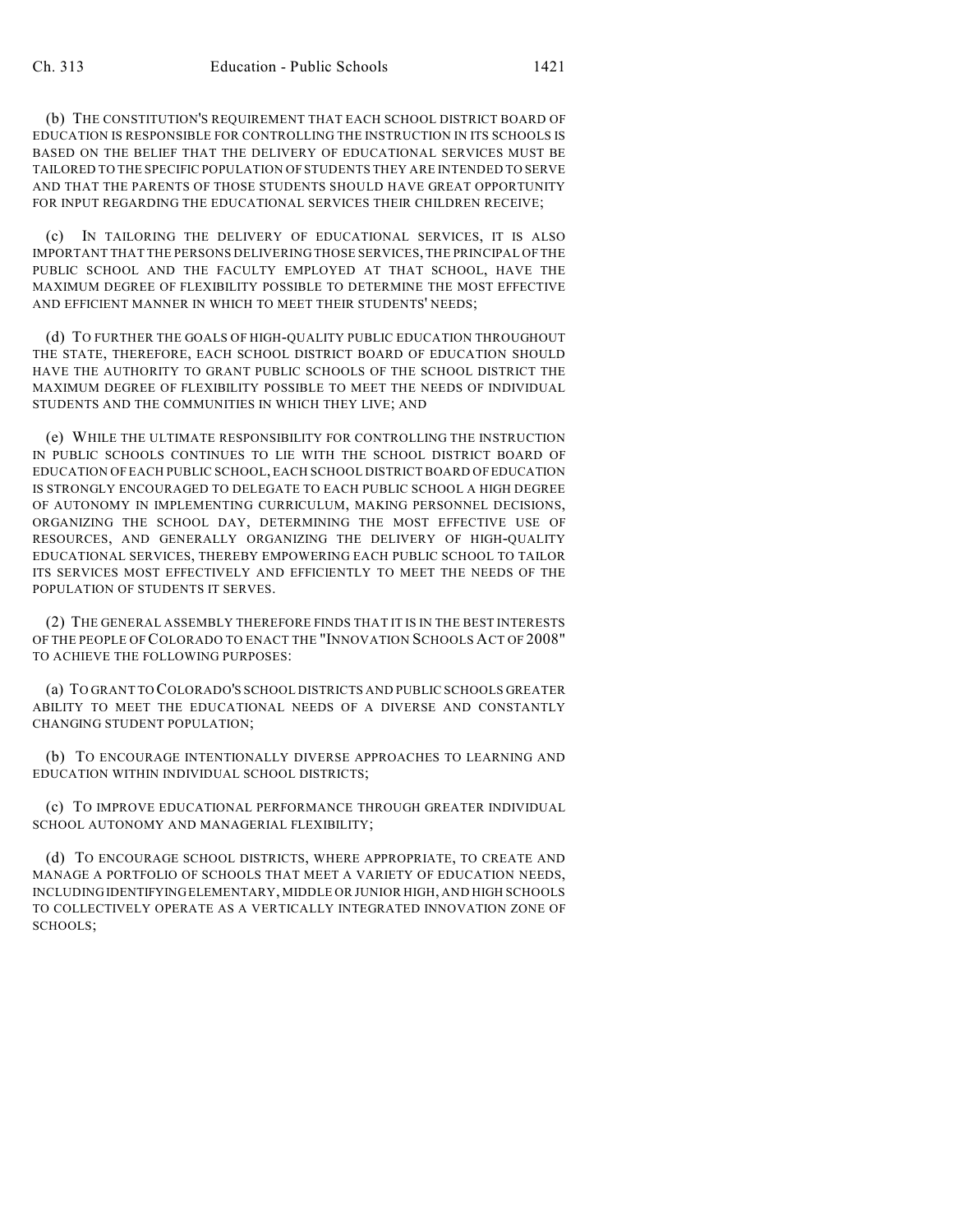(e) TO ENCOURAGE INNOVATION IN EDUCATION BY PROVIDING LOCAL SCHOOL COMMUNITIES AND PRINCIPALS WITH GREATER CONTROL OVER LEVELS OF STAFFING, PERSONNEL SELECTION AND EVALUATION, SCHEDULING, AND EDUCATIONAL PROGRAMMING WITH THE GOAL OF ACHIEVING IMPROVED STUDENT ACHIEVEMENT;

(f) TO ENCOURAGE SCHOOL DISTRICTS AND PUBLIC SCHOOLS TO FIND NEW WAYS TO ALLOCATE RESOURCES, INCLUDING THROUGH IMPLEMENTATION OF SPECIALIZED SCHOOL BUDGETS, FOR THE BENEFIT OF THE STUDENTS THEY SERVE; AND

(g) TO HOLD PUBLIC SCHOOLS THAT RECEIVE GREATER AUTONOMY UNDER THIS ARTICLE ACCOUNTABLE FOR STUDENT ACADEMIC ACHIEVEMENT, AS MEASURED BY THE COLORADO STUDENT ASSESSMENT PROGRAM, OTHER MORE SPECIFICALLY TAILORED ACCOUNTABILITY MEASURES, AND THE FEDERAL REQUIREMENTS OF ADEQUATE YEARLY PROGRESS.

**22-32.5-103. Definitions.** AS USED IN THIS ARTICLE, UNLESS THE CONTEXT OTHERWISE REQUIRES:

(1) "COMMISSIONER" MEANS THE COMMISSIONER OF EDUCATION APPOINTED BY THE STATE BOARD OF EDUCATION PURSUANT TO SECTION 22-2-110.

(2) "DISTRICT OF INNOVATION" MEANS A SCHOOL DISTRICT THAT IS DESIGNATED AS A DISTRICT OF INNOVATION PURSUANT TO SECTION 22-32.5-107.

(3) "INNOVATION SCHOOL" MEANS A SCHOOL IN WHICH A LOCAL SCHOOL BOARD IMPLEMENTS AN INNOVATION PLAN PURSUANT TO SECTION 22-32.5-104.

(4) "INNOVATION SCHOOL ZONE" MEANS A GROUP OF SCHOOLS OF A SCHOOL DISTRICT THAT SHARE COMMON INTERESTS, SUCH AS GEOGRAPHICAL LOCATION OR EDUCATIONAL FOCUS, OR THAT SEQUENTIALLY SERVE CLASSES OF STUDENTS AS THEY PROGRESS THROUGH ELEMENTARY AND SECONDARY EDUCATION AND IN WHICH A LOCAL SCHOOL BOARD IMPLEMENTS A PLAN FOR CREATING AN INNOVATION SCHOOL ZONE PURSUANT TO SECTION 22-32.5-104.

(5) "LOCAL SCHOOL BOARD" MEANS THE BOARD OF EDUCATION OF A SCHOOL DISTRICT.

(6) "STATE BOARD" MEANS THE STATE BOARD OF EDUCATION CREATED PURSUANT TO SECTION 1 OF ARTICLE IX OF THE STATE CONSTITUTION.

**22-32.5-104. Innovation plans - submission - contents.** (1) (a) A PUBLIC SCHOOL OF A SCHOOL DISTRICT MAY SUBMIT TO ITS LOCAL SCHOOL BOARD AN INNOVATION PLAN AS DESCRIBED IN SUBSECTION (3) OF THIS SECTION. A GROUP OF PUBLIC SCHOOLS OF A SCHOOL DISTRICT THAT SHARE COMMON INTERESTS, SUCH AS GEOGRAPHICAL LOCATION OR EDUCATIONAL FOCUS, OR THAT SEQUENTIALLY SERVE CLASSES OF STUDENTS AS THEY PROGRESS THROUGH ELEMENTARY AND SECONDARY EDUCATION MAY JOINTLY SUBMIT TO THEIR LOCAL SCHOOL BOARD A PLAN TO CREATE AN INNOVATION SCHOOL ZONE AS DESCRIBED IN SUBSECTION (4) OF THIS SECTION.

(b) A LOCAL SCHOOL BOARD SHALL RECEIVE AND REVIEW EACH INNOVATION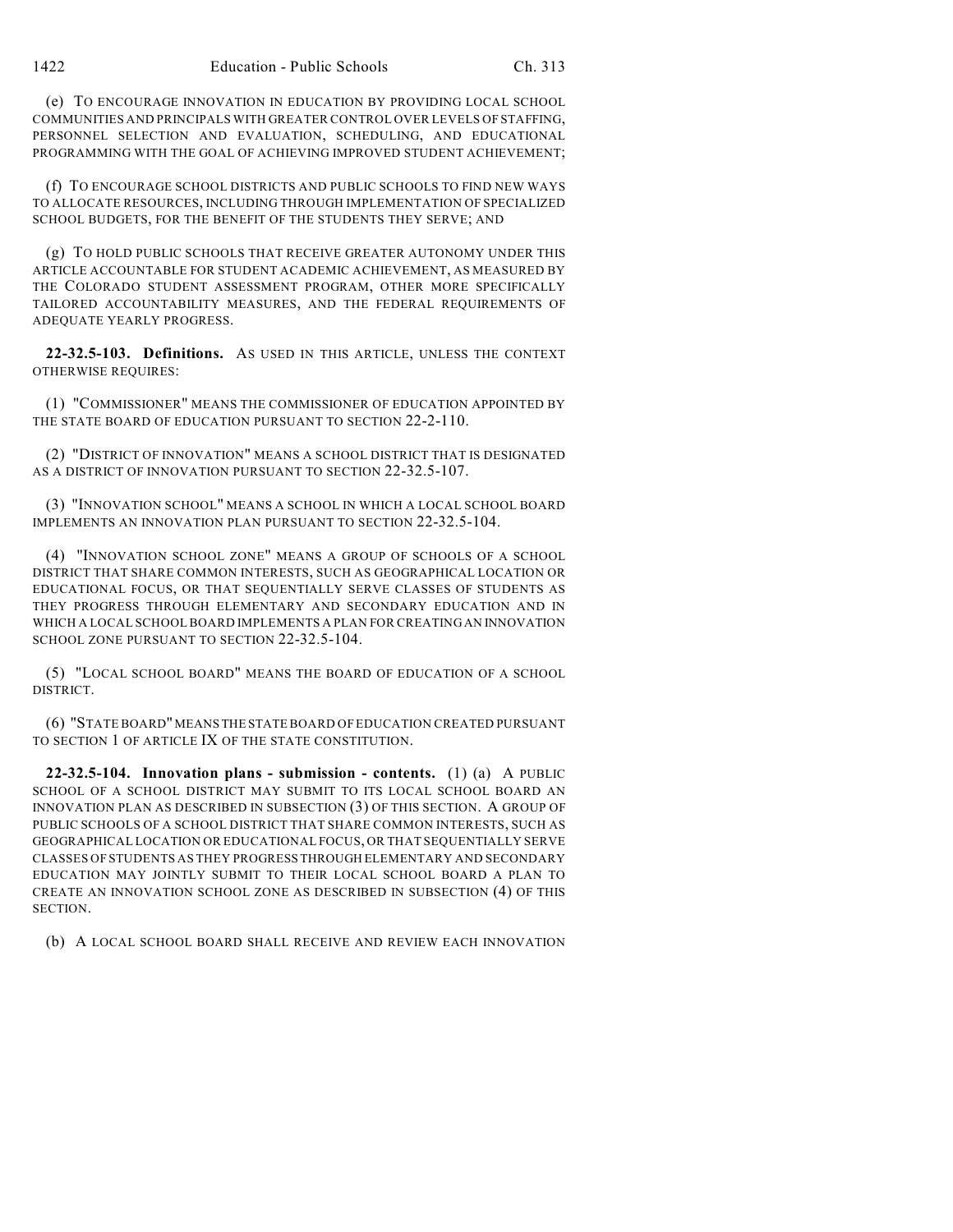PLAN OR PLAN FOR CREATING AN INNOVATION SCHOOL ZONE SUBMITTED PURSUANT TO PARAGRAPH (a) OF THIS SUBSECTION (1). THE LOCAL SCHOOL BOARD SHALL EITHER APPROVE OR DISAPPROVE THE INNOVATION PLAN OR PLAN FOR CREATING AN INNOVATION SCHOOL ZONE WITHIN SIXTY DAYS AFTER RECEIVING THE PLAN.

(c) IF THE LOCAL SCHOOL BOARD REJECTS THE PLAN, IT SHALL PROVIDE TO THE PUBLIC SCHOOL OR GROUP OF PUBLIC SCHOOLS THAT SUBMITTED THE PLAN A WRITTEN EXPLANATION OF THE BASIS FOR ITS DECISION. A PUBLIC SCHOOL OR GROUP OF PUBLIC SCHOOLS MAY RESUBMIT AN AMENDED INNOVATION PLAN OR AMENDED PLAN FOR CREATING AN INNOVATION SCHOOL ZONE AT ANY TIME AFTER DENIAL.

(d) IF THE LOCAL SCHOOL BOARD APPROVES THE PLAN, IT MAY PROCEED TO SEEK DESIGNATION OFTHE SCHOOL DISTRICT AS A DISTRICT OF INNOVATION PURSUANT TO SECTION 22-32.5-107.

(2) A LOCAL SCHOOL BOARD MAY INITIATE AND COLLABORATE WITH ONE OR MORE PUBLIC SCHOOLS OF THE SCHOOL DISTRICT TO CREATE ONE OR MORE INNOVATION PLANS, AS DESCRIBED IN SUBSECTION (3) OF THIS SECTION, OR ONE OR MORE PLANS TO CREATE INNOVATION SCHOOL ZONES, AS DESCRIBED IN SUBSECTION (4) OF THIS SECTION. IN CREATING AN INNOVATION PLAN OR A PLAN TO CREATE AN INNOVATION SCHOOL ZONE, THE LOCAL SCHOOL BOARD SHALL ENSURE THAT EACH PUBLIC SCHOOL THAT WOULD BE AFFECTED BY THE PLAN HAS OPPORTUNITY TO PARTICIPATE IN CREATION OF THE PLAN. A LOCAL SCHOOL BOARD MAY APPROVE OR CREATE A PLAN TO CREATE AN INNOVATION SCHOOL ZONE THAT INCLUDES ALL OF THE PUBLIC SCHOOLS OF THE SCHOOL DISTRICT. IF THE LOCAL SCHOOL BOARD CREATES AN INNOVATION PLAN OR A PLAN FOR CREATING AN INNOVATION SCHOOL ZONE, THE LOCAL SCHOOL BOARD MAY SEEK DESIGNATION OF THE SCHOOL DISTRICT AS A DISTRICT OF INNOVATION PURSUANT TO SECTION 22-32.5-107.

(3) EACH INNOVATION PLAN, WHETHER SUBMITTED BY A PUBLIC SCHOOL OR CREATED BY A LOCAL SCHOOL BOARD THROUGH COLLABORATION BETWEEN THE LOCAL SCHOOL BOARD AND A PUBLIC SCHOOL, SHALL INCLUDE THE FOLLOWING INFORMATION:

(a) A STATEMENT OF THE PUBLIC SCHOOL'S MISSION AND WHY DESIGNATION AS AN INNOVATION SCHOOL WOULD ENHANCE THE SCHOOL'S ABILITY TO ACHIEVE ITS MISSION;

(b) A DESCRIPTION OF THE INNOVATIONS THE PUBLIC SCHOOL WOULD IMPLEMENT, WHICH MAY INCLUDE, BUT NEED NOT BE LIMITED TO, INNOVATIONS IN SCHOOL STAFFING; CURRICULUM AND ASSESSMENT; CLASS SCHEDULING; USE OF FINANCIAL AND OTHER RESOURCES; AND FACULTY RECRUITMENT, EMPLOYMENT, EVALUATION, AND COMPENSATION;

(c) A LISTING OF THE PROGRAMS, POLICIES, OR OPERATIONAL DOCUMENTS WITHIN THE PUBLIC SCHOOL THAT WOULD BE AFFECTED BY THE PUBLIC SCHOOL'S IDENTIFIED INNOVATIONS AND THE MANNER IN WHICH THEY WOULD BE AFFECTED. THE PROGRAMS, POLICIES, OR OPERATIONAL DOCUMENTS MAY INCLUDE, BUT NEED NOT BE LIMITED TO: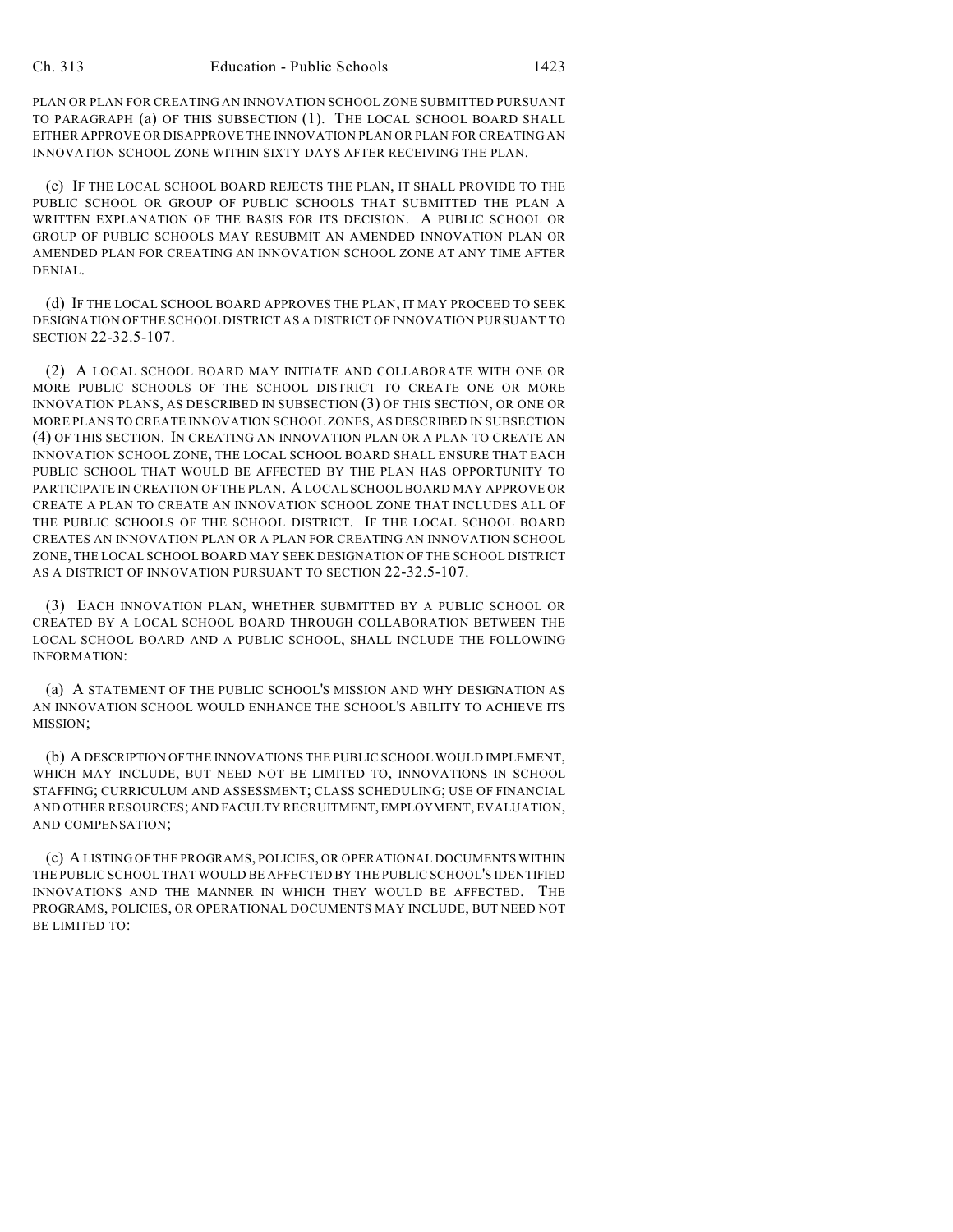(I) THE RESEARCH-BASED EDUCATIONAL PROGRAM THE PUBLIC SCHOOL WOULD IMPLEMENT;

(II) THE LENGTH OF SCHOOL DAY AND SCHOOL YEAR AT THE PUBLIC SCHOOL;

(III) THE STUDENT PROMOTION AND GRADUATION POLICIES TO BE IMPLEMENTED AT THE PUBLIC SCHOOL;

(IV) THE PUBLIC SCHOOL'S ASSESSMENT PLAN;

(V) THE PROPOSED BUDGET FOR THE PUBLIC SCHOOL; AND

(VI) THE PROPOSED STAFFING PLAN FOR THE PUBLIC SCHOOL.

(d) AN IDENTIFICATION OF THE IMPROVEMENTS IN ACADEMIC PERFORMANCE THAT THE PUBLIC SCHOOL EXPECTS TO ACHIEVE IN IMPLEMENTING THE INNOVATIONS;

(e) AN ESTIMATE OF THE COST SAVINGS AND INCREASED EFFICIENCIES, IF ANY, THE PUBLIC SCHOOL EXPECTS TO ACHIEVE IN IMPLEMENTING ITS IDENTIFIED INNOVATIONS;

(f) EVIDENCE THAT A MAJORITY OF THE ADMINISTRATORS EMPLOYED AT THE PUBLIC SCHOOL, A MAJORITY OF THE TEACHERS EMPLOYED AT THE PUBLIC SCHOOL, AND A MAJORITY OF THE SCHOOL ADVISORY COUNCIL FOR THE PUBLIC SCHOOL CONSENT TO DESIGNATION AS AN INNOVATION SCHOOL;

(g) A STATEMENT OF THE LEVEL OF SUPPORT FOR DESIGNATION AS AN INNOVATION SCHOOL DEMONSTRATED BY THE OTHER PERSONS EMPLOYED AT THE PUBLIC SCHOOL, THE STUDENTS AND PARENTS OF STUDENTS ENROLLED IN THE PUBLIC SCHOOL, AND THE COMMUNITY SURROUNDING THE PUBLIC SCHOOL;

(h) A DESCRIPTION OF ANY STATUTORY SECTIONS INCLUDED IN THIS TITLE OR ANY REGULATORY OR DISTRICT POLICY REQUIREMENTS THAT WOULD NEED TO BE WAIVED FOR THE PUBLIC SCHOOL TO IMPLEMENT ITS IDENTIFIED INNOVATIONS;

(i) A DESCRIPTION OF ANY PROVISION OF THE COLLECTIVE BARGAINING AGREEMENT IN EFFECT FOR THE PERSONNEL AT THE PUBLIC SCHOOL THAT WOULD NEED TO BE WAIVED FOR THE PUBLIC SCHOOL TO IMPLEMENT ITS IDENTIFIED INNOVATIONS; AND

(j) ANY ADDITIONAL INFORMATION REQUIRED BY THE LOCAL SCHOOL BOARD OF THE SCHOOL DISTRICT IN WHICH THE INNOVATION PLAN WOULD BE IMPLEMENTED.

(4) EACH PLAN FOR CREATING AN INNOVATION SCHOOL ZONE, WHETHER SUBMITTED BY A GROUP OF PUBLIC SCHOOLS OR CREATED BY A LOCAL SCHOOL BOARD THROUGH COLLABORATION WITH A GROUP OF PUBLIC SCHOOLS, SHALL INCLUDE THE INFORMATION SPECIFIED IN SUBSECTION (3) OFTHIS SECTION FOR EACH PUBLIC SCHOOL THAT WOULD BE INCLUDED IN THE INNOVATION SCHOOL ZONE. A PLAN FOR CREATING AN INNOVATION SCHOOL ZONE SHALL ALSO INCLUDE THE FOLLOWING ADDITIONAL INFORMATION: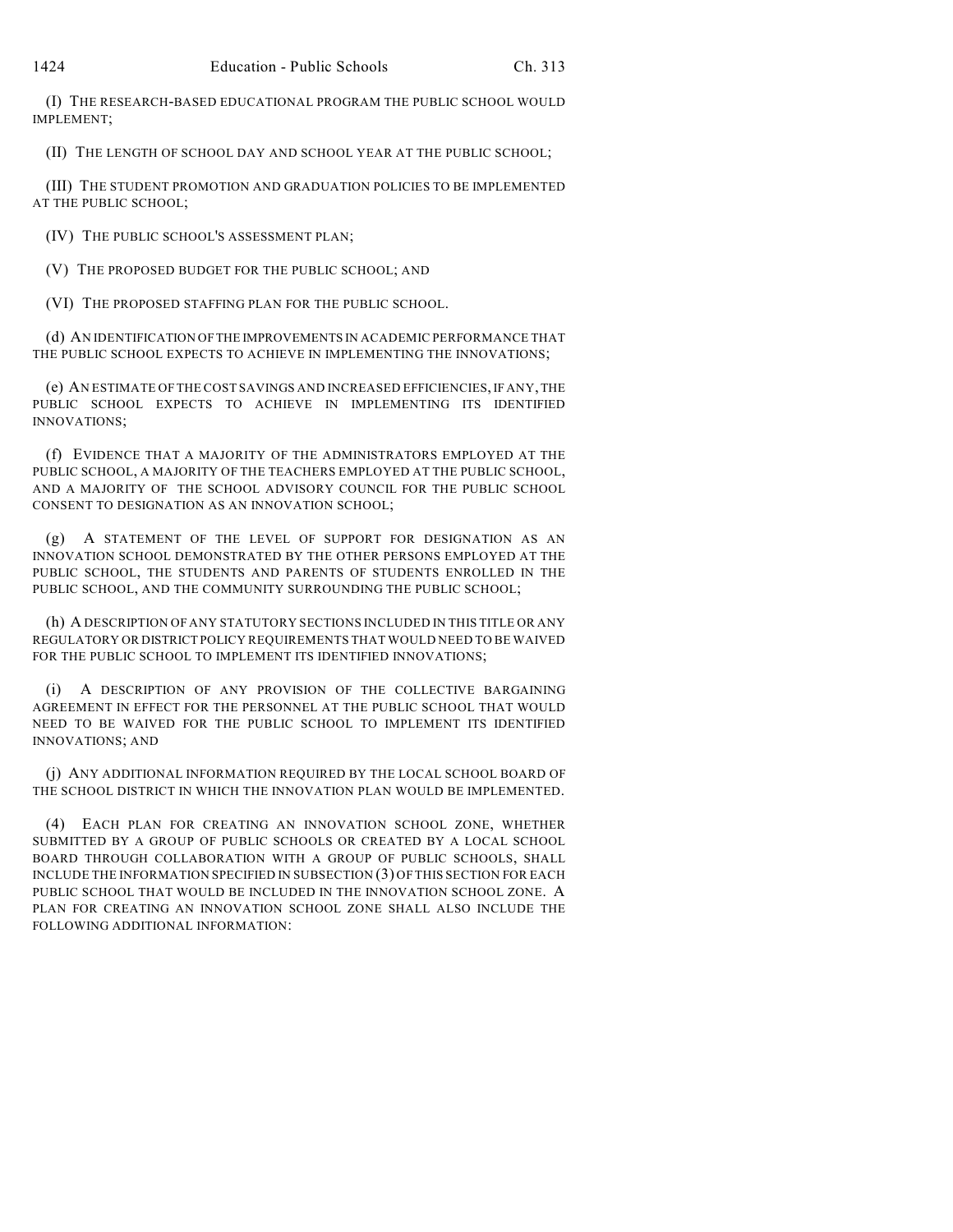(a) A DESCRIPTION OF HOW INNOVATIONS IN THE PUBLIC SCHOOLS IN THE SCHOOL INNOVATION ZONE WOULD BE INTEGRATED TO ACHIEVE RESULTS THAT WOULD BE LESS LIKELY TO BE ACCOMPLISHED BY EACH PUBLIC SCHOOL WORKING ALONE;

(b) AN ESTIMATE OF ANY ECONOMIES OF SCALE THAT WOULD BE ACHIEVED BY INNOVATIONS IMPLEMENTED JOINTLY BY THE PUBLIC SCHOOLS WITHIN THE INNOVATION SCHOOL ZONE;

(c) EVIDENCE THAT A MAJORITY OF THE ADMINISTRATORS AND A MAJORITY OF THE TEACHERS EMPLOYED AT EACH PUBLIC SCHOOL THAT WOULD BE INCLUDED IN THE INNOVATION SCHOOL ZONE AND A MAJORITY OF THE SCHOOL ADVISORY COUNCIL FOR EACH PUBLIC SCHOOL THAT WOULD BE INCLUDED IN THE INNOVATION SCHOOL ZONE CONSENT TO CREATING THE INNOVATION SCHOOL ZONE; AND

(d) A STATEMENT OF THE LEVEL OF SUPPORT FOR CREATING AN INNOVATION SCHOOL ZONE DEMONSTRATED BY THE OTHER PERSONS EMPLOYED AT EACH PUBLIC SCHOOL THAT WOULD BE INCLUDED IN THE ZONE, THE STUDENTS AND PARENTS OF STUDENTS ENROLLED IN EACH PUBLIC SCHOOL THAT WOULD BE INCLUDED IN THE ZONE, AND THE COMMUNITY IN WHICH THE LOCAL SCHOOL BOARD WOULD APPROVE THE INNOVATION SCHOOL ZONE. IN DETERMINING THE LEVEL OF SUPPORT, EACH PUBLIC SCHOOL SHALL SPECIFICALLY SOLICIT INPUT CONCERNING THE SELECTION OF PUBLIC SCHOOLS INCLUDED IN THE INNOVATION SCHOOL ZONE AND THE STRATEGIES AND PROCEDURES THAT WOULD BE USED IN IMPLEMENTING AND INTEGRATING THE INNOVATIONS WITHIN THE PUBLIC SCHOOLS IN THE ZONE.

**22-32.5-105. Suggested innovations.** (1) IN CONSIDERING OR CREATING AN INNOVATION PLAN OR A PLAN FOR CREATING AN INNOVATION SCHOOL ZONE, EACH LOCAL SCHOOL BOARD IS STRONGLY ENCOURAGED TO CONSIDER INNOVATIONS IN THE FOLLOWING AREAS:

(a) CURRICULUM AND ACADEMIC STANDARDS AND ASSESSMENTS;

(b) ACCOUNTABILITY MEASURES, INCLUDING BUT NOT LIMITED TO EXPANDING THE USE OF A VARIETY OF ACCOUNTABILITY MEASURES TO MORE ACCURATELY PRESENT A COMPLETE MEASURE OF STUDENT LEARNING AND ACCOMPLISHMENT. THE ACCOUNTABILITY MEASURES ADOPTED BY AN INNOVATION SCHOOL OR AN INNOVATION SCHOOL ZONE MAY INCLUDE, BUT NEED NOT BE LIMITED TO:

(I) USE OF GRADUATION OR EXIT EXAMINATIONS;

(II) USE OF END-OF-COURSE EXAMINATIONS;

(III) USE OF STUDENT PORTFOLIO REVIEWS;

(IV) USE OF NATIONAL AND INTERNATIONAL ACCOUNTABILITY MEASURES SUCH AS THE NATIONAL ASSESSMENT OF EDUCATIONAL PROGRESS AND THE PROGRAM FOR INTERNATIONAL STUDENT ASSESSMENT;

(V) MEASURING THE PERCENTAGE OF STUDENTS CONTINUING INTO HIGHER EDUCATION; AND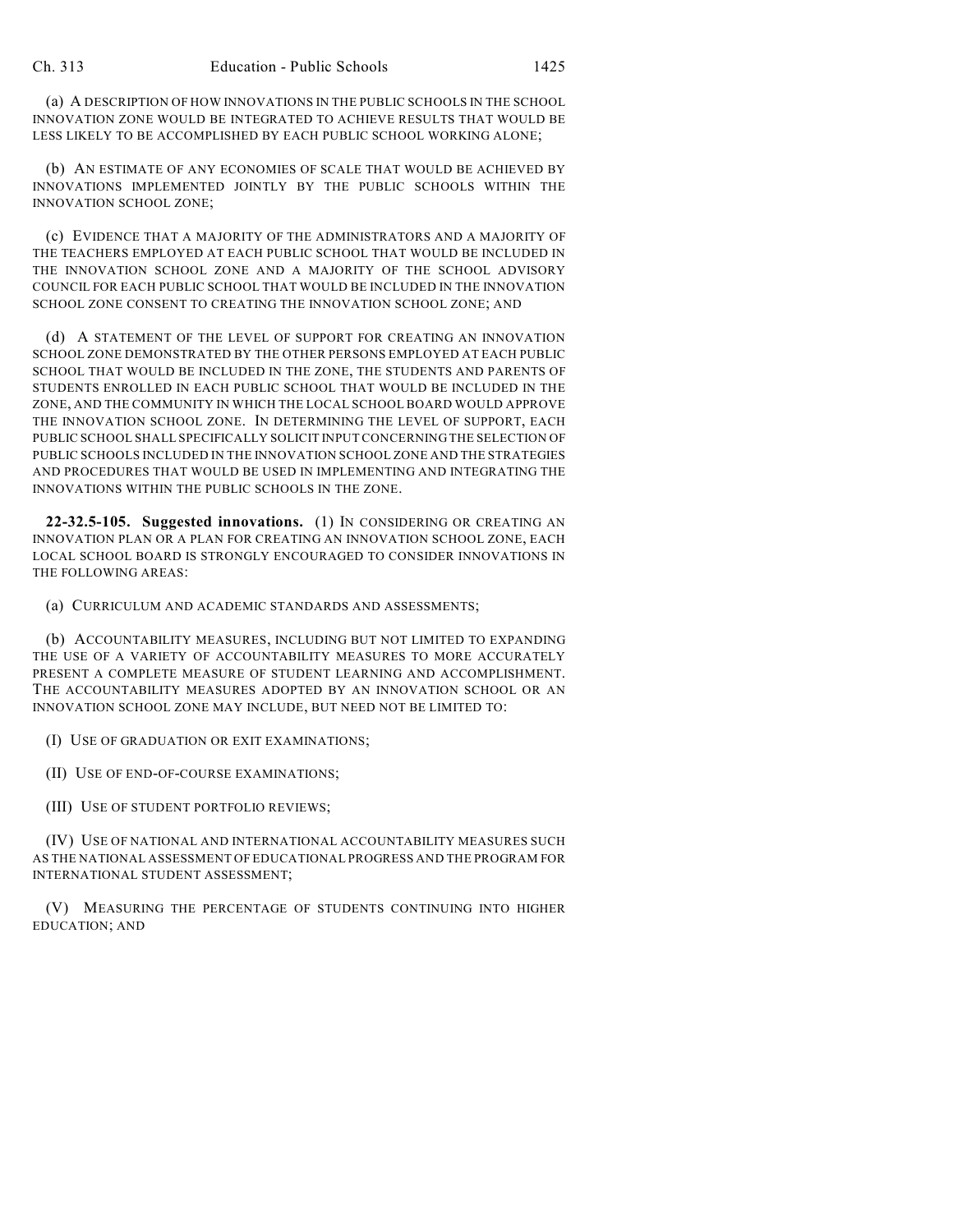(VI) MEASURING THE PERCENTAGE OF STUDENTS SIMULTANEOUSLY OBTAINING A HIGH SCHOOL DIPLOMA AND AN ASSOCIATE'S DEGREE OR A CAREER AND TECHNICAL EDUCATION CERTIFICATE.

(c) PROVISION OF SERVICES, INCLUDING BUT NOT LIMITED TO SPECIAL EDUCATION SERVICES; SERVICES FOR GIFTED AND TALENTED STUDENTS; SERVICES FOR STUDENTS FOR WHOM ENGLISH IS NOT THE DOMINANT LANGUAGE; EDUCATIONAL SERVICES FOR STUDENTS AT RISK OF ACADEMIC FAILURE, EXPULSION, OR DROPPING OUT; AND SUPPORT SERVICES PROVIDED BY THE DEPARTMENT OF HUMAN SERVICES OR COUNTY SOCIAL SERVICES AGENCIES;

(d) TEACHER RECRUITMENT, TRAINING, PREPARATION, AND PROFESSIONAL DEVELOPMENT;

(e) TEACHER EMPLOYMENT;

(f) PERFORMANCE EXPECTATIONS AND EVALUATION PROCEDURES FOR TEACHERS AND PRINCIPALS;

(g) COMPENSATION FOR TEACHERS, PRINCIPALS, AND OTHER SCHOOL BUILDING PERSONNEL, INCLUDING BUT NOT LIMITED TO PERFORMANCE PAY PLANS, TOTAL COMPENSATION PLANS, AND OTHER INNOVATIONS WITH REGARD TO RETIREMENT AND OTHER BENEFITS;

(h) SCHOOL GOVERNANCE AND THE ROLES, RESPONSIBILITIES, AND EXPECTATIONS OF PRINCIPALS IN INNOVATION SCHOOLS OR SCHOOLS WITHIN AN INNOVATION SCHOOL ZONE; AND

(i) PREPARATION AND COUNSELING OF STUDENTS FOR TRANSITION TO HIGHER EDUCATION OR THE WORK FORCE.

**22-32.5-106. Innovation planning - financial support.** EACH PUBLIC SCHOOL AND EACH LOCAL SCHOOL BOARD IS AUTHORIZED AND ENCOURAGED TO SEEK AND ACCEPT PUBLIC AND PRIVATE GIFTS, GRANTS, AND DONATIONS TO OFFSET THE COSTS OF DEVELOPING AND IMPLEMENTING INNOVATION PLANS AND PLANS FOR CREATING INNOVATION SCHOOL ZONES.

**22-32.5-107. District of innovation - designation.** (1) EACH LOCAL SCHOOL BOARD MAY SEEK FOR ITS SCHOOL DISTRICT DESIGNATION BY THE STATE BOARD AS A DISTRICT OF INNOVATION. A LOCAL SCHOOL BOARD MAY SEEK THE DESIGNATION ON THE BASIS OF INNOVATION PLANS OR PLANS FOR CREATING INNOVATION SCHOOL ZONES APPROVED OR COLLABORATIVELY CREATED BY THE LOCAL SCHOOL BOARD PURSUANT TO SECTION 22-32.5-104.

(2) A LOCAL SCHOOL BOARD THAT SEEKS DESIGNATION AS A DISTRICT OF INNOVATION SHALL SUBMIT ONE OR MORE INNOVATION PLANS OR PLANS FOR CREATING AN INNOVATION SCHOOL ZONE TO THE COMMISSIONER FOR REVIEW AND COMMENT BY THE COMMISSIONER AND THE STATE BOARD. WITHIN SIXTY DAYS AFTER RECEIVING A LOCAL SCHOOL BOARD'S PLAN, THE COMMISSIONER AND THE STATE BOARD SHALL RESPOND TO THE LOCAL SCHOOL BOARD WITH ANY SUGGESTED CHANGES OR ADDITIONS TO THE PLAN, INCLUDING BUT NOT LIMITED TO SUGGESTIONS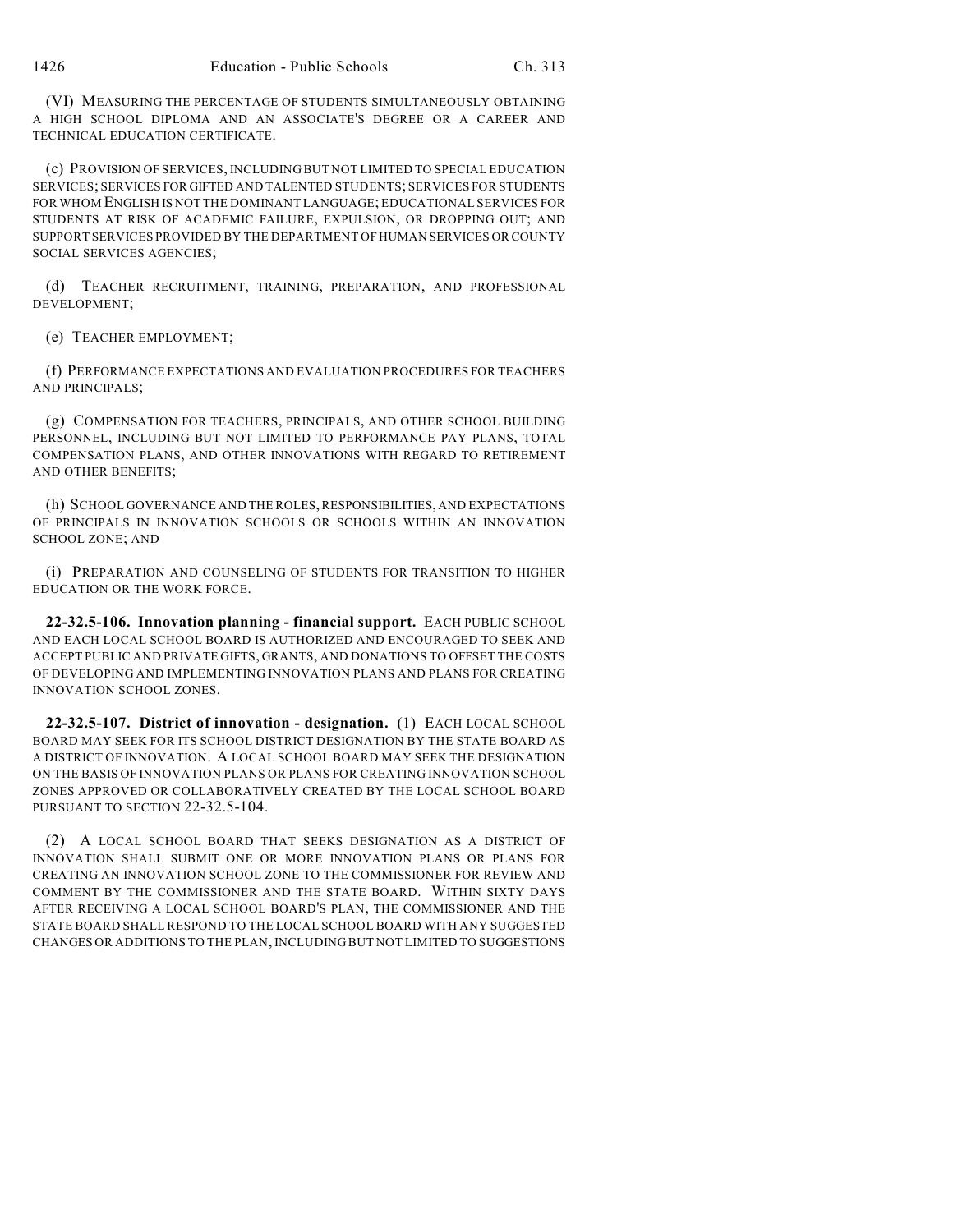FOR FURTHER INNOVATIONS OR FOR MEASURES TO INCREASE THE LIKELIHOOD THAT THE INNOVATIONS WILL RESULT IN GREATER ACADEMIC ACHIEVEMENT WITHIN THE INNOVATION SCHOOLS OR INNOVATION SCHOOL ZONES. BASED ON THE COMMISSIONER'S AND THE STATE BOARD'S COMMENTS, THE LOCAL SCHOOL BOARD MAY CHOOSE TO WITHDRAW AND RESUBMIT ITS INNOVATION PLAN OR PLAN FOR CREATING AN INNOVATION SCHOOL ZONE.

(3) (a) WITHIN SIXTY DAYS AFTER RECEIVING A LOCAL SCHOOL BOARD'S INNOVATION PLAN OR PLAN FOR CREATING AN INNOVATION SCHOOL ZONE, THE STATE BOARD SHALL DESIGNATE THE LOCAL SCHOOL BOARD'S SCHOOL DISTRICT AS A DISTRICT OF INNOVATION UNLESS THE STATE BOARD CONCLUDES THAT THE SUBMITTED PLAN:

(I) IS LIKELY TO RESULT IN A DECREASE IN ACADEMIC ACHIEVEMENT IN THE INNOVATION SCHOOLS OR INNOVATION SCHOOL ZONES; OR

(II) IS NOT FISCALLY FEASIBLE.

(b) IF THE STATE BOARD DOES NOT DESIGNATE A SCHOOL DISTRICT AS A DISTRICT OF INNOVATION, IT SHALL PROVIDE TO THE LOCAL SCHOOL BOARD A WRITTEN EXPLANATION OF THE BASIS FOR ITS DECISION. THE LOCAL SCHOOL BOARD MAY RESUBMIT AN AMENDED INNOVATION PLAN OR PLAN FOR CREATING AN INNOVATION SCHOOL ZONE AND SEEK DESIGNATION OF ITS SCHOOL DISTRICT AS A SCHOOL DISTRICT OF INNOVATION AT ANY TIME AFTER DENIAL.

(4) IT IS THE INTENT OF THE GENERAL ASSEMBLY THAT THE DEPARTMENT OF EDUCATION RECEIVE A ONE-TIME APPROPRIATION TO OFFSET THE COSTS INCURRED BY THE DEPARTMENT AND THE STATE BOARD IN ADOPTING RULES AND OTHERWISE ESTABLISHING THE PROCEDURES FOR IMPLEMENTATION OF THIS SECTION. THE GENERAL ASSEMBLY FINDS, HOWEVER, THAT THE DEPARTMENT OF EDUCATION AND THE STATE BOARD MAY IMPLEMENT THIS SECTION IN FUTURE YEARS WITHOUT ADDITIONAL STATE FUNDING.

**22-32.5-108. District of innovation - waiver of statutory and regulatory requirements.** (1) UPON DESIGNATION OF A DISTRICT OF INNOVATION, THE STATE BOARD SHALL WAIVE ANY STATUTES OR RULES SPECIFIED IN THE SCHOOL DISTRICT'S INNOVATION PLAN AS THEY PERTAIN TO THE INNOVATION SCHOOLS OR INNOVATION SCHOOL ZONES OF THE DISTRICT OF INNOVATION; EXCEPT THAT THE STATE BOARD SHALL NOT WAIVE:

(a) ANY STATUTES SPECIFIED IN SECTION  $22-2-117(1)$  (b);

(b) ANY PROVISION OF ARTICLE 64 OF THIS TITLE; OR

(c) ANY STATUTES THAT ARE NOT INCLUDED IN THIS TITLE, INCLUDING BUT NOT LIMITED TO ARTICLE 51 OF TITLE 24, C.R.S.

(2) EACH DISTRICT OF INNOVATION SHALL CONTINUE TO BE SUBJECT TO ALL STATUTES AND RULES THAT ARE NOT WAIVED BY THE STATE BOARD PURSUANT TO SUBSECTION (1) OF THIS SECTION, INCLUDING BUT NOT LIMITED TO ALL STATUTES AND RULES CONCERNING IMPLEMENTATION OF: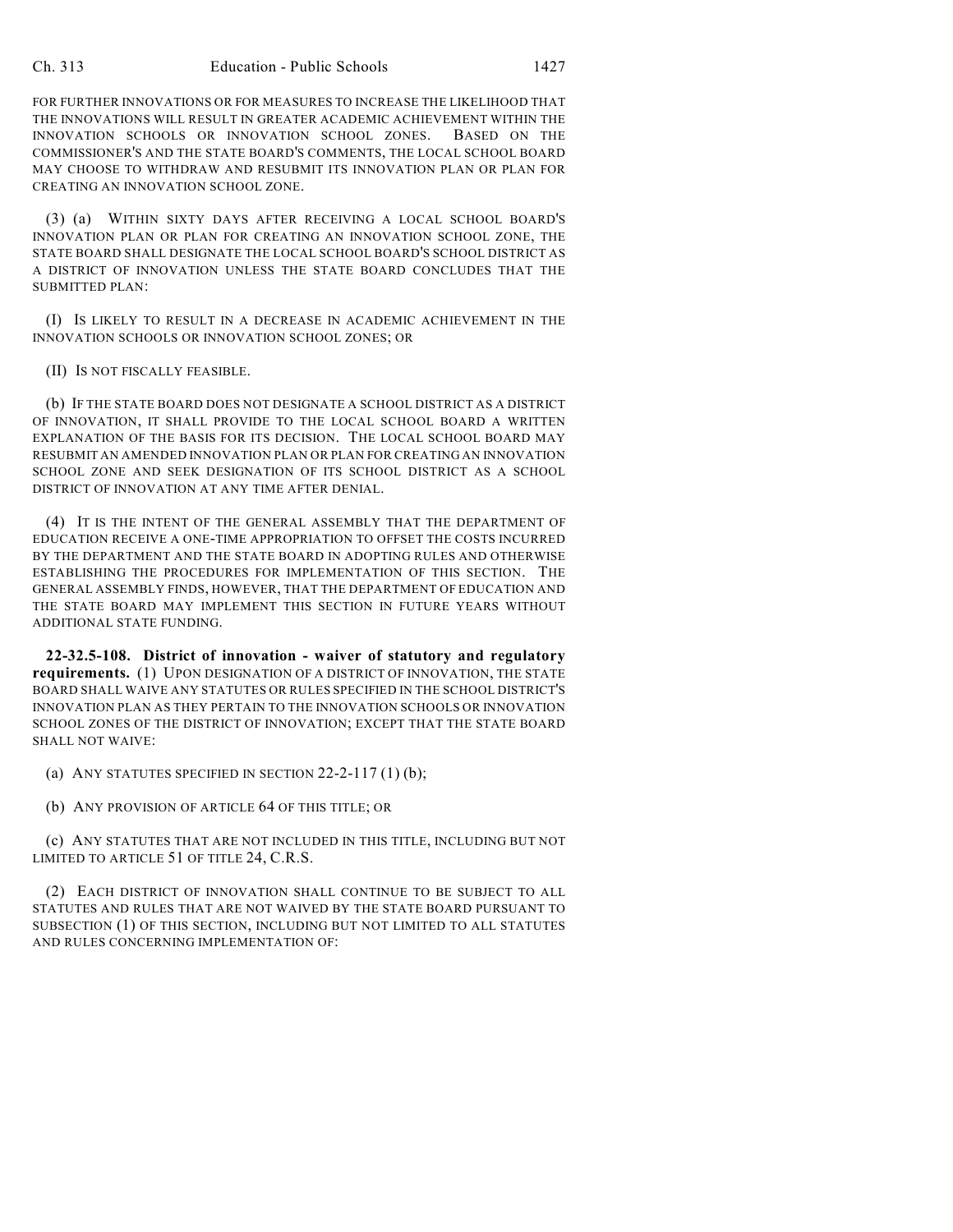(a) THE COLORADO STUDENT ASSESSMENT PROGRAM CREATED IN SECTION 22-7-409;

(b) PART 6 OF ARTICLE 7 OF THIS TITLE; AND

(c) THE REQUIREMENTS OF THE FEDERAL "NO CHILD LEFT BEHIND ACT OF 2001", 20 U.S.C. SEC. 6301 ET SEQ.

(3) DESIGNATION AS A DISTRICT OF INNOVATION SHALL NOT AFFECT A SCHOOL DISTRICT'S:

(a) TOTAL PROGRAM FUNDING CALCULATED PURSUANT TO THE "PUBLIC SCHOOL FINANCE ACT OF 1994", ARTICLE 54 OF THIS TITLE; OR

(b) ELIGIBILITY FOR FUNDING UNDER, OR THE AMOUNT RECEIVED THROUGH, A CATEGORICAL PROGRAM, AS DEFINED IN SECTION 22-55-102 (4).

(4) EACH DISTRICT OF INNOVATION THAT RECEIVES A WAIVER PURSUANT TO THIS SECTION SHALL SPECIFY THE MANNER IN WHICH THE INNOVATION SCHOOL OR THE SCHOOLS WITHIN THE INNOVATION SCHOOL ZONE SHALL COMPLY WITH THE INTENT OF THE WAIVED STATUTES OR RULES AND SHALL BE ACCOUNTABLE TO THE STATE FOR SUCH COMPLIANCE.

(5) (a) IF THE LOCAL SCHOOL BOARD FOR A DISTRICT OF INNOVATION REVISES AN INNOVATION PLAN AS PROVIDED IN SECTION 22-32.5-110, THE LOCAL SCHOOL BOARD MAY REQUEST, AND THE STATE BOARD SHALL GRANT, ADDITIONAL WAIVERS OR CHANGES TO EXISTING WAIVERS AS NECESSARY TO ACCOMMODATE THE REVISIONS TO THE INNOVATION PLAN. IN REQUESTING A NEW WAIVER OR A CHANGE TO AN EXISTING WAIVER, THE LOCAL SCHOOL BOARD SHALL DEMONSTRATE THE CONSENT OF A MAJORITY OF THE TEACHERS AND A MAJORITY OF THE ADMINISTRATORS EMPLOYED AT AND A MAJORITY OF THE SCHOOL ADVISORY COMMITTEE FOR EACH PUBLIC SCHOOL THAT IS AFFECTED BY THE NEW OR CHANGED WAIVER.

(b) EXCEPT AS OTHERWISE PROVIDED IN PARAGRAPH (a) OF THIS SUBSECTION (5), A WAIVER THAT IS GRANTED PURSUANT TO THIS SECTION SHALL CONTINUE TO APPLY TO A PUBLIC SCHOOL SO LONG AS THE PUBLIC SCHOOL CONTINUES TO BE DESIGNATED AS AN INNOVATION SCHOOL OR INCLUDED IN AN INNOVATION SCHOOL ZONE.

**22-32.5-109. District of innovation - collective bargaining agreements.** (1) (a) ON AND AFTER THE DATE ON WHICH THE STATE BOARD DESIGNATES A SCHOOL DISTRICT AS A DISTRICT OF INNOVATION, ANY COLLECTIVE BARGAINING AGREEMENT INITIALLY ENTERED INTO OR RENEWED BY THE LOCAL SCHOOL BOARD OF THE DISTRICT OF INNOVATION SHALL INCLUDE A TERM THAT ALLOWS EACH INNOVATION SCHOOL AND EACH INNOVATION SCHOOL ZONE IN THE SCHOOL DISTRICT TO WAIVE ANY PROVISIONS OF THE COLLECTIVE BARGAINING AGREEMENT IDENTIFIED IN THE INNOVATION PLAN AS NEEDING TO BE WAIVED FOR THE INNOVATION SCHOOL OR THE INNOVATION SCHOOL ZONE TO IMPLEMENT ITS IDENTIFIED INNOVATIONS.

(b) FOR AN INNOVATION SCHOOL, WAIVER OF ONE OR MORE OF THE PROVISIONS OF THE COLLECTIVE BARGAINING AGREEMENT SHALL BE BASED ON OBTAINING THE APPROVAL, BY MEANS OF A SECRET BALLOT VOTE, OF AT LEAST SIXTY PERCENT OF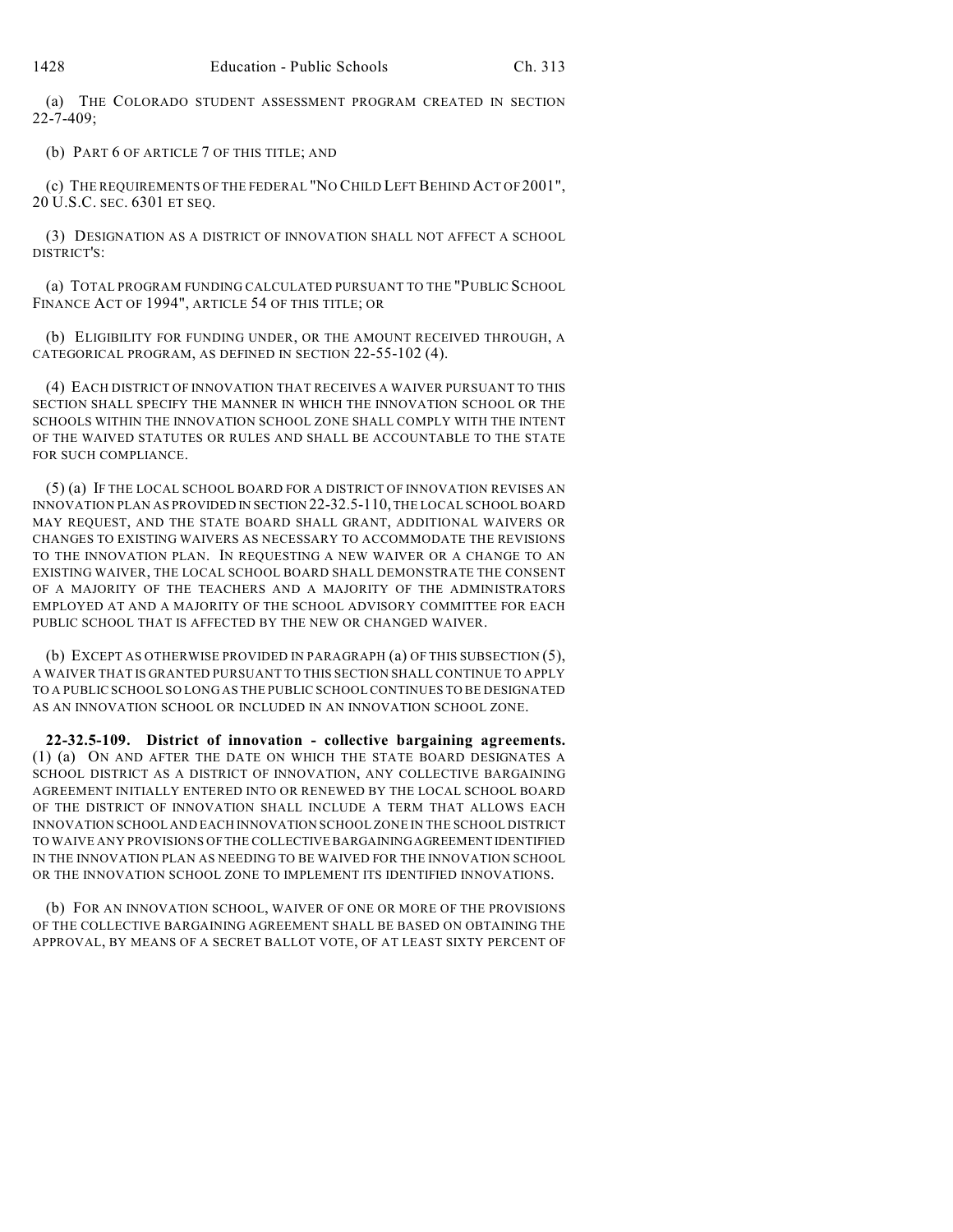THE MEMBERS OF THE COLLECTIVE BARGAINING UNIT WHO ARE EMPLOYED AT THE INNOVATION SCHOOL.

(c) FOR AN INNOVATION SCHOOL ZONE, WAIVER OF ONE OR MORE OF THE PROVISIONS OF THE COLLECTIVE BARGAINING AGREEMENT SHALL BE BASED ON OBTAINING, AT EACH SCHOOL INCLUDED IN THE INNOVATION SCHOOL ZONE, THE APPROVAL OF AT LEAST SIXTY PERCENT OF THE MEMBERS OF THE COLLECTIVE BARGAINING UNIT WHO ARE EMPLOYED AT THE SCHOOL. THE INNOVATION SCHOOL ZONE SHALL SEEK TO OBTAIN APPROVAL OF THE WAIVERS THROUGH A SECRET BALLOT VOTE OF THE MEMBERS OF THE COLLECTIVE BARGAINING UNIT AT EACH SCHOOL INCLUDED IN THE INNOVATION SCHOOL ZONE. THE LOCAL SCHOOL BOARD FOR THE INNOVATION SCHOOL ZONE MAY CHOOSE TO REVISE THE PLAN FOR CREATING AN INNOVATION SCHOOL ZONE TO REMOVE FROM THE ZONE ANY SCHOOL IN WHICH AT LEAST SIXTY PERCENT OF THE MEMBERS OF THE COLLECTIVE BARGAINING UNIT EMPLOYED AT THE SCHOOL DO NOT VOTE TO WAIVE THE IDENTIFIED PROVISIONS OF THE COLLECTIVE BARGAINING AGREEMENT.

(d) IF A LOCAL SCHOOL BOARD, IN COLLABORATION WITH THE INNOVATION SCHOOL OR THE PUBLIC SCHOOLS INCLUDED IN THE INNOVATION SCHOOL ZONE, REVISES THE INNOVATION PLAN AS PROVIDED IN SECTION 22-32.5-110 AND THE REVISIONS INCLUDE CHANGES TO THE IDENTIFIED PROVISIONS OF THE COLLECTIVE BARGAINING AGREEMENT THAT NEED TO BE WAIVED TO IMPLEMENT THE INNOVATIONS THAT ARE INCLUDED IN THE INNOVATION PLAN, THE LOCAL SCHOOL BOARD SHALL SEEK SUCH ADDITIONAL WAIVERS OR REVISION OR REVOCATION OF THE EXISTING WAIVERS OF PROVISIONS OF THE COLLECTIVE BARGAINING AGREEMENT AS ARE NECESSARY TO IMPLEMENT THE REVISED INNOVATION PLAN. ANY CHANGES TO WAIVERS, OR ADDITIONAL WAIVERS, OF THE IDENTIFIED PROVISIONS OF THE COLLECTIVE BARGAINING AGREEMENT SHALL BE SUBJECT TO APPROVAL IN THE SAME MANNER AS PROVIDED IN PARAGRAPHS  $(b)$  and  $(c)$  of this subsection  $(1)$  for the INITIAL APPROVAL OF WAIVERS OF PROVISIONS OF THE COLLECTIVE BARGAINING **AGREEMENT** 

(e) EXCEPT AS OTHERWISE PROVIDED IN PARAGRAPH (d) OF THIS SUBSECTION (1), WAIVER OF IDENTIFIED PROVISIONS OF A COLLECTIVE BARGAINING AGREEMENT FOR AN INNOVATION SCHOOL OR THE PUBLIC SCHOOLS WITHIN AN INNOVATION SCHOOL ZONE PURSUANT TO THIS SUBSECTION (1) SHALL CONTINUE SO LONG AS THE INNOVATION SCHOOL REMAINS AN INNOVATION SCHOOL OR A PUBLIC SCHOOL REMAINS A PART OF THE INNOVATION SCHOOL ZONE. A WAIVER APPROVED PURSUANT TO THIS SUBSECTION (1) SHALL CONTINUE TO APPLY TO ANY SUBSTANTIALLY SIMILAR PROVISION THAT IS INCLUDED IN A NEW OR RENEWED COLLECTIVE BARGAINING AGREEMENT FOR THE SCHOOLS OF THE DISTRICT OF INNOVATION.

(2) A DISTRICT OF INNOVATION SHALL NOT BE REQUIRED TO SEEK A WAIVER BY AN INNOVATION SCHOOL OR A PUBLIC SCHOOL IN AN INNOVATION SCHOOL ZONE OF ANY PROVISION OF THE COLLECTIVE BARGAINING AGREEMENT. EACH DISTRICT OF INNOVATION SHALL INCLUDE IN ITS INNOVATION PLAN A STATEMENT AS TO WHETHER IT WILL SEEK A WAIVER BY AN INNOVATION SCHOOL OR THE PUBLIC SCHOOLS INCLUDED IN AN INNOVATION SCHOOL ZONE OF ANY OF THE PROVISIONS OF THE COLLECTIVE BARGAINING AGREEMENT.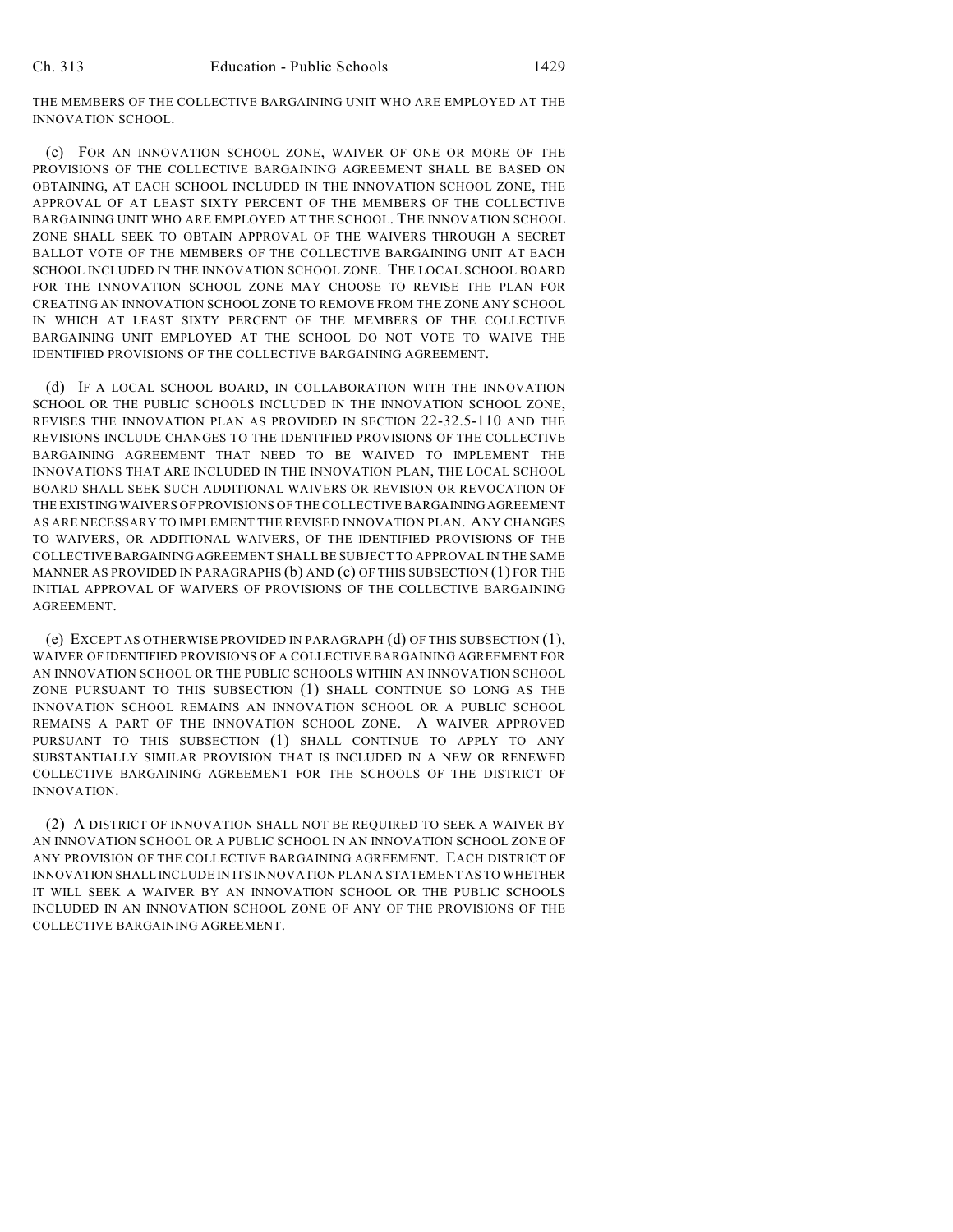(3) A PERSON WHO IS A MEMBER OF THE COLLECTIVE BARGAINING UNIT AND IS EMPLOYED BY AN INNOVATION SCHOOL OR BY A SCHOOL INCLUDED IN AN INNOVATION SCHOOL ZONE MAY REQUEST A TRANSFER TO ANOTHER PUBLIC SCHOOL OF THE DISTRICT OF INNOVATION. THE LOCAL SCHOOL BOARD SHALL MAKE EVERY REASONABLE EFFORT TO ACCOMMODATE THE PERSON'S REQUEST.

**22-32.5-110. District of innovation - review of innovation schools and innovation school zones.** (1) THREE YEARS AFTER THE LOCAL SCHOOL BOARD OF A DISTRICT OF INNOVATION APPROVES AN INNOVATION PLAN OR A PLAN FOR CREATING AN INNOVATION SCHOOL ZONE, AND EVERY THREE YEARS THEREAFTER, THE LOCAL SCHOOL BOARD SHALL REVIEW THE LEVEL OF PERFORMANCE OF THE INNOVATION SCHOOL AND EACH PUBLIC SCHOOL INCLUDED IN THE INNOVATION SCHOOL ZONE AND DETERMINE WHETHER THE INNOVATION SCHOOL OR INNOVATION SCHOOL ZONE IS ACHIEVING OR MAKING ADEQUATE PROGRESS TOWARD ACHIEVING THE ACADEMIC PERFORMANCE RESULTS IDENTIFIED IN THE SCHOOL'S OR ZONE'S INNOVATION PLAN. THE LOCAL SCHOOL BOARD, IN COLLABORATION WITH THE INNOVATION SCHOOL OR THE INNOVATION SCHOOL ZONE, MAY REVISE THE INNOVATION PLAN, INCLUDING BUT NOT LIMITED TO REVISING THE IDENTIFICATION OF THE PROVISIONS OF THE COLLECTIVE BARGAINING AGREEMENT THAT NEED TO BE WAIVED TO IMPLEMENT THE INNOVATIONS, AS NECESSARY TO IMPROVE OR CONTINUE TO IMPROVE ACADEMIC PERFORMANCE AT THE INNOVATION SCHOOL OR INNOVATION SCHOOL ZONE. ANY REVISIONS TO THE INNOVATION PLAN SHALL REQUIRE THE CONSENT OF A MAJORITY OF THE TEACHERS AND A MAJORITY OF THE ADMINISTRATORS EMPLOYED AT AND A MAJORITY OF THE SCHOOL ADVISORY COUNCIL FOR EACH AFFECTED PUBLIC SCHOOL.

(2) (a) FOLLOWING REVIEW OF AN INNOVATION SCHOOL'S PERFORMANCE, IF A LOCAL SCHOOL BOARD FINDS THAT THE ACADEMIC PERFORMANCE OF STUDENTS ENROLLED IN THE INNOVATION SCHOOL IS NOT IMPROVING AT A SUFFICIENT RATE, THE LOCAL SCHOOL BOARD MAY REVOKE THE SCHOOL'S INNOVATION STATUS.

(b) FOLLOWING REVIEW OFTHE PERFORMANCE OF AN INNOVATION SCHOOL ZONE, IF A LOCAL SCHOOL BOARD FINDS THAT THE ACADEMIC PERFORMANCE OF STUDENTS ENROLLED IN ONE OR MORE OF THE PUBLIC SCHOOLS INCLUDED IN THE INNOVATION SCHOOL ZONE IS NOT IMPROVING AT A SUFFICIENT RATE, THE LOCAL SCHOOL BOARD MAY REMOVE THE UNDERPERFORMING PUBLIC SCHOOL OR SCHOOLS FROM THE INNOVATION SCHOOL ZONE OR MAY REVOKE THE DESIGNATION OF THE INNOVATION SCHOOL ZONE.

**22-32.5-111. Reporting.** (1) ON OR BEFORE MARCH 1, 2010, AND ON OR BEFORE MARCH 1 EACH YEAR THEREAFTER, THE COMMISSIONER AND THE STATE BOARD SHALL SUBMIT TO THE GOVERNOR AND TO THE EDUCATION COMMITTEES OF THE SENATE AND THE HOUSE OF REPRESENTATIVES, OR ANY SUCCESSOR COMMITTEES, A REPORT CONCERNING THE DISTRICTS OF INNOVATION. AT A MINIMUM, THE REPORT SHALL INCLUDE:

(a) THE NUMBER OF SCHOOL DISTRICTS DESIGNATED AS DISTRICTS OF INNOVATION IN THE PRECEDING ACADEMIC YEAR AND THE TOTAL NUMBER OF DISTRICTS OF INNOVATION IN THE STATE;

(b) THE NUMBER OF INNOVATION SCHOOLS AND THE NUMBER OF INNOVATION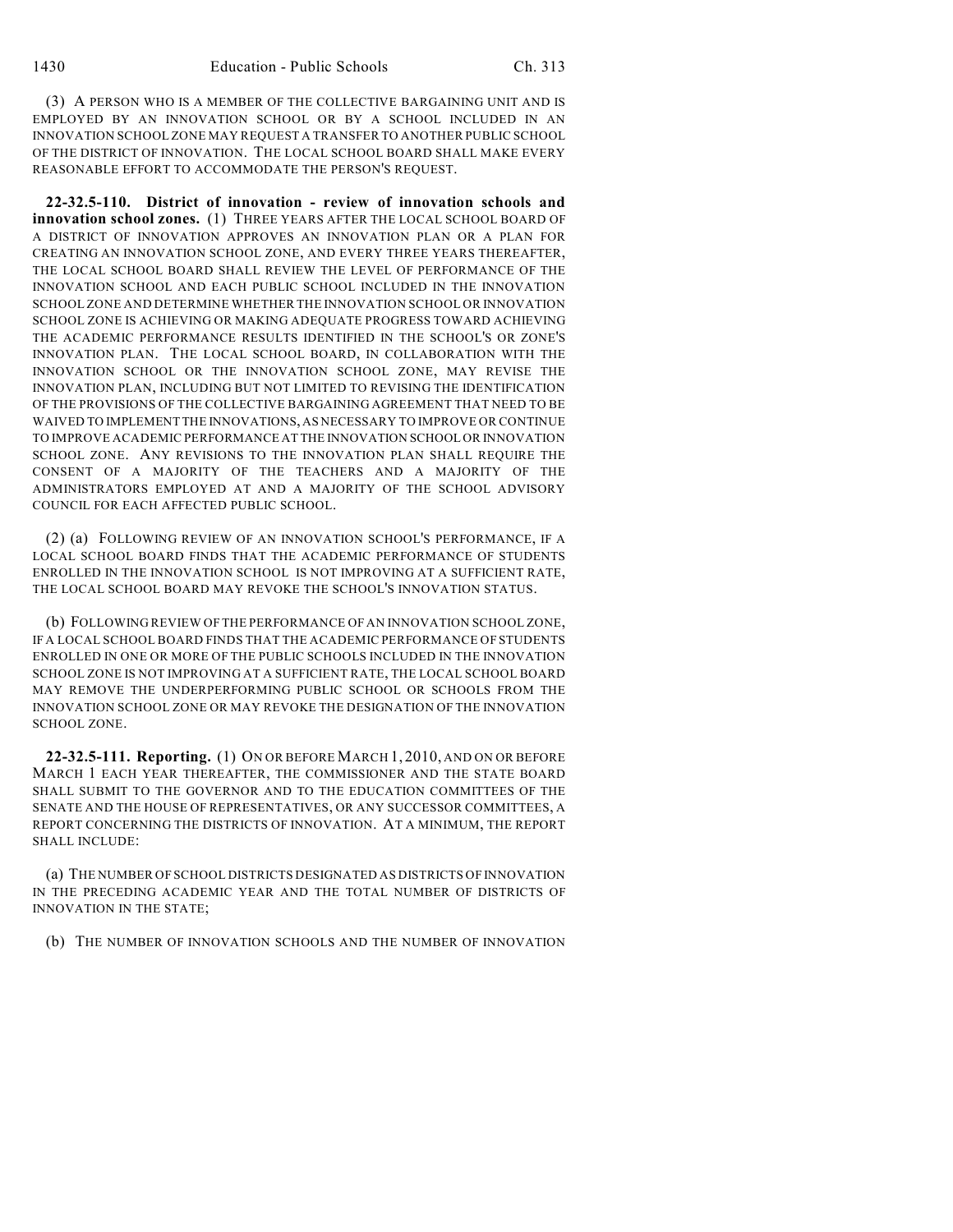SCHOOL ZONES, INCLUDING THE NUMBER OF SCHOOLS IN THE ZONE, IN EACH DISTRICT OF INNOVATION AND THE NUMBER OF STUDENTS SERVED IN THE INNOVATION SCHOOLS AND INNOVATION SCHOOL ZONES, EXPRESSED AS A TOTAL NUMBER AND AS A PERCENTAGE OF THE STUDENTS ENROLLED IN THE DISTRICT OF INNOVATION;

(c) AN OVERVIEW OF THE INNOVATIONS IMPLEMENTED IN THE INNOVATION SCHOOLS AND THE INNOVATION SCHOOL ZONES IN THE DISTRICTS OF INNOVATION;

(d) AN OVERVIEW OF THE ACADEMIC PERFORMANCE OF THE STUDENTS SERVED IN INNOVATION SCHOOLS AND INNOVATION SCHOOL ZONES IN EACH DISTRICT OF INNOVATION, INCLUDING A COMPARISON BETWEEN THE STUDENTS' ACADEMIC PERFORMANCE BEFORE AND SINCE IMPLEMENTATION OF THE INNOVATIONS;

(e) ANY RECOMMENDATIONS FOR LEGISLATIVE CHANGES BASED ON THE INNOVATIONS IMPLEMENTED OR TO FURTHER ENHANCE THE ABILITY OF LOCAL SCHOOL BOARDS TO IMPLEMENT INNOVATIONS; AND

(f) ANY ADDITIONAL INFORMATION REQUESTED BY THE GOVERNOR OR A MEMBER OF THE GENERAL ASSEMBLY.

(2) THE COMMISSIONER SHALL ENSURE THAT THE ANNUAL REPORT SUBMITTED PURSUANT TO THIS SECTION IS PROMPTLY POSTED ON THE DEPARTMENT OF EDUCATION WEB SITE.

**SECTION 2.** 22-32-109 (1) (f) (I), Colorado Revised Statutes, is amended to read:

**22-32-109. Board of education - specific duties.** (1) In addition to any other duty required to be performed by law, each board of education shall have and perform the following specific duties:

(f) (I) To employ all personnel required to maintain the operations and carry out the educational program of the district and to fix and order paid their compensation. Prior to the employment of any person, the board shall make an inquiry to the department of education in accordance with the provisions of section 22-32-109.7 (1). A BOARD OF A DISTRICT OF INNOVATION, AS DEFINED IN SECTION 22-32.5-103 (2), MAY DELEGATE THE DUTY SPECIFIED IN THIS PARAGRAPH (f) TO AN INNOVATION SCHOOL, AS DEFINED IN SECTION 22-32.5-103 (3), OR TO A SCHOOL IN AN INNOVATION SCHOOL ZONE, AS DEFINED IN SECTION 22-32.5-103 (4).

**SECTION 3.** 22-32-110 (1) (h), Colorado Revised Statutes, is amended to read:

**22-32-110. Board of education - specific powers.** (1) In addition to any other power granted to a board of education of a school district by law, each board of education of a school district shall have the following specific powers, to be exercised in its judgment:

(h) To discharge or otherwise terminate the employment of any personnel. A BOARD OF A DISTRICT OF INNOVATION, AS DEFINED IN SECTION 22-32.5-103 (2), MAY DELEGATE THE POWER SPECIFIED IN THIS PARAGRAPH (h) TO AN INNOVATION